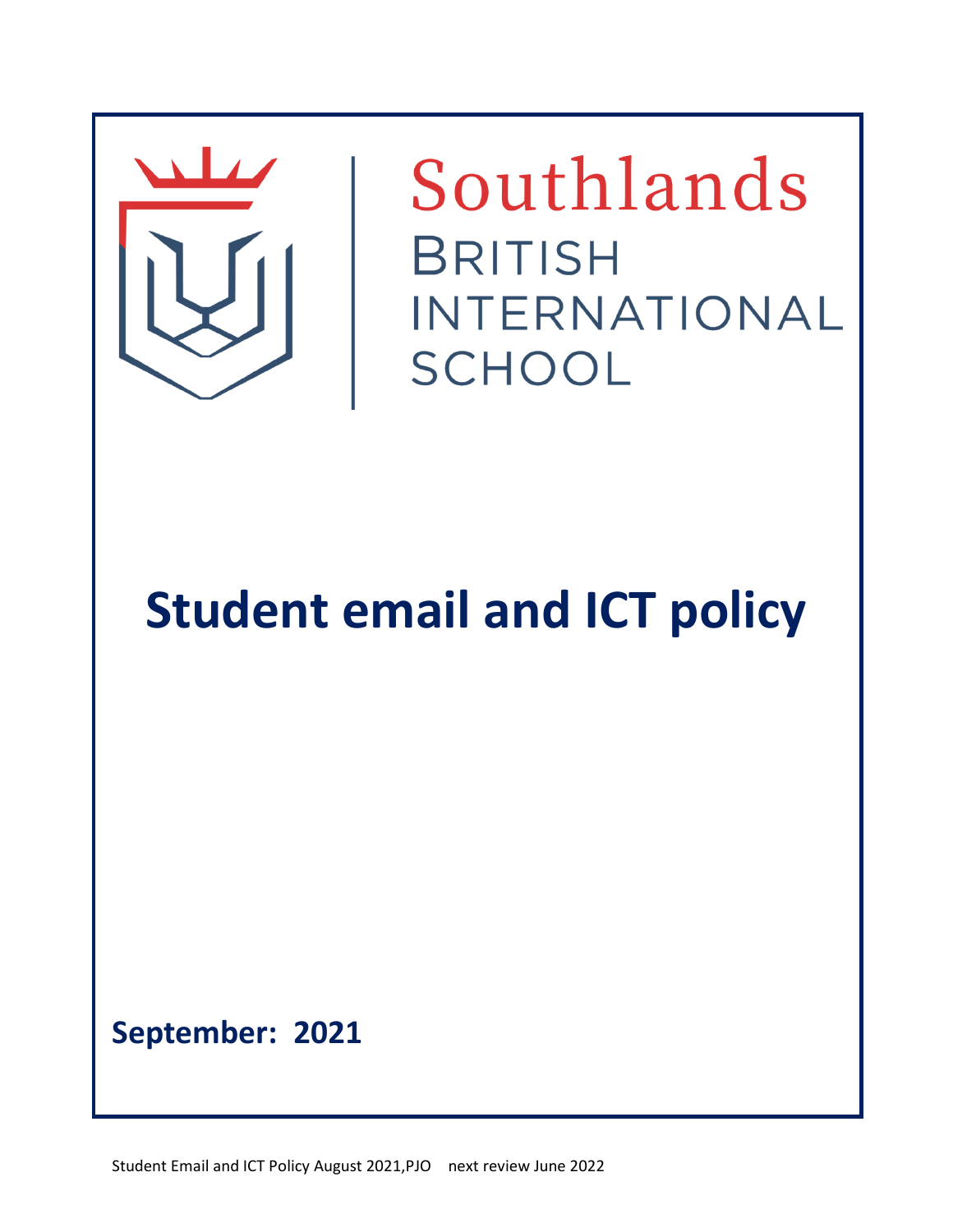

## **STUDENT EMAIL AND ICT POLICY**

This Policy is applicable to Southlands' students and their parents.

# **ICT facilities for email provided by Southlands should not be used:**

- for personal use, as specified below.
- for transmission of unsolicited commercial or advertising material, chain letters, press releases, or other junk email of any kind, to other users, user organisations, or organisations connected to other networks, other than where that material is embedded within, or is otherwise part of, a service to which the member of the user organization has chosen to subscribe.
- For the transmission to a third party of confidential material concerning the activities of Southlands International School.
- For the transmission of material such that this infringes the copyright of another person or organisation, including intellectual property rights.
- For activities that disrupt the work of other users.
- For the creation or transmission (other than for properly supervised or lawful research purposes) of any offensive, obscene, defamatory or indecent images or material.
- For the creation of transmission of material that is abusive or threatening to others, or serves to harass or bully others.
- For the creation or transmission of material that either discriminates or encourages discrimination on racial or ethnic grounds, or on grounds of gender, sexual orientation, marital status, disability, political or religious believes, and nationality. Southlands is committed to fostering a learning and working environment free of discrimination where everyone is treated with dignity and respect.
- For activities that violate the privacy of other people.
- For publishing to others the text of messages written on a one-to-one basis, without the prior express and consent and prior express instruction of the author.
- For the creation or transmission of material which brings Southlands srl and its activities into disrepute.

Southlands will exercise its discretion in judging reasonable bounds within the above standards for acceptability of material transmitted by email.

Southlands regards the declaration of standards, as described above, to be particularly important and vital to Southlands activities. They reflect the values and beliefs of Southlands srl.

## **Preventing the spread of malicious software : viruses, trojans, worms, etc.**

Users of Southlands ICT facilities must take all reasonable steps to prevent the receipt and the transmission by email of malicious software, e.g. computer viruses, trojans, worms, etc. In particular, users:

● must not transmit by email any file attachments which they know to be infected with a virus